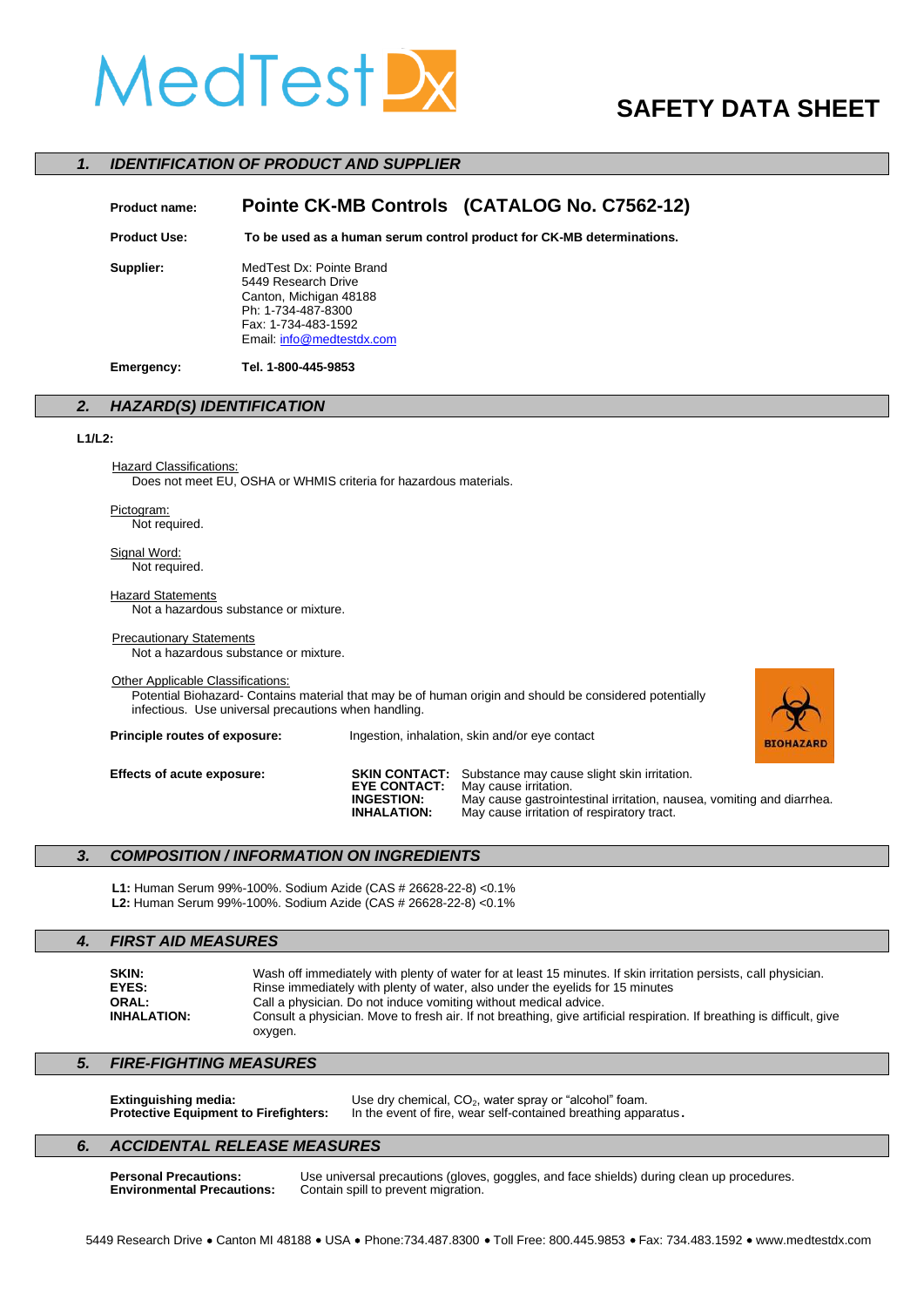# edTest

## **SAFETY DATA SHEET**

**Spill and Leak Precautions:** As a precautionary measure, treat spilled material with a 1:10 bleach/water solution. Absorb liquid and place in container suitable for disposal. Avoid generation of aerosols during clean up. Comply with applicable waste disposal regulations.

#### *7. HANDLING AND STORAGE*

**Handling:** Protect from contamination. Wear personal protective equipment. For human source material, handle as

#### if contains infectious material. **Storage:** Store between 2-8 °C. Keep containers dry and lightly closed to avoid moisture absorption and contamination.

### *8. EXPOSURE CONTROLS / PERSONNEL PROTECTION*

**Respiratory protection:** Respiratory protection is not required under normal use of this product. If respiratory protection is needed, follow the OSHA regulation, 29CFR1910.134. Always use a NIOSH approved respirator when necessary. **Protective gloves:** Wear appropriate protective gloves to prevent skin contact. Replace torn or punctured gloves promptly.<br>**Protective clothing:** Wear appropriate body protection to prevent body contact. **Protective clothing:** Wear appropriate body protection to prevent body contact.<br> **Eve protection:** Wear appropriate eve protection to prevent eve contact. **Eye protection:** Wear appropriate eye protection to prevent eye contact.<br> **Hygiene Measures:** When using, do not eat, drink or smoke. Keep away from **Hygiene Measures:** When using, do not eat, drink or smoke. Keep away from food and drink. Keep away from tobacco products. Wash hands before breaks and immediately after handling the product. Handle in accordance with good industrial hygiene and safety practice for diagnostics.

### *9. PHYSICAL AND CHEMICAL PROPERTIES*

**Physical state:** Freeze-dried powders.<br> **Appearance and odor:** Not Available **Appearance and odor:** Not Available<br> **Odor threshold:** Not Available **Odor threshold:** Not Available<br> **Vapor pressure:** Not Available **Vapor pressure:** Not Available<br> **Vapor density:** Not Available **Vapor density:** Not Available<br> **Specific gravity:** Not Available **Specific gravity:** Not Available<br> **Evaporation rate:** Not Available **Evaporation rate:** Not Available<br> **Melting point:** Not Available **Melting point:** Not Available<br> **Boiling point:** Not Available **Boiling point:** Not Available **Solubility in water:** Not Applicable **pH:** Neutral **Coefficient of oil/water distribution:** Not Available

#### *10. STABILITY AND REACTIVITY*

Stable: Yes<br> **Hazardous polymerization:** Will not occur. **Hazardous polymerization:**<br>Incompatibility with other substances: Caution, contains Sodium Azides, in contact with heavy metals, may form explosive metal azides.<br>Not Available **Hazardous decomposition products:** 

#### *11. TOXICOLOGICAL INFORMATION*

| <b>Toxicity Data for</b><br><b>Hazardous ingredients:</b>                                                                      |                                                                                                                                                                                                                                                                                                   | Sodium Azide LD50/LC50: 20 mg/kg Dermal Rabbit<br>27 mg/kg Oral Mouse<br>27 mg/kd Oral Rat                                                                                                  |
|--------------------------------------------------------------------------------------------------------------------------------|---------------------------------------------------------------------------------------------------------------------------------------------------------------------------------------------------------------------------------------------------------------------------------------------------|---------------------------------------------------------------------------------------------------------------------------------------------------------------------------------------------|
| <b>Route of Entry/Exposure:</b>                                                                                                | The most likely routes of exposure are skin and eye contact and inhalation. Material may be<br>absorbed through the skin if skin is raw or damaged. This product may contain materials of<br>human origin and should be considered as potentially capable of transmitting infectious<br>diseases. |                                                                                                                                                                                             |
| <b>Effects of acute exposure:</b>                                                                                              | <b>SKIN CONTACT:</b><br><b>EYE CONTACT:</b><br><b>INGESTION:</b><br><b>INHALATION:</b>                                                                                                                                                                                                            | Substance may cause slight skin irritation.<br>May cause irritation.<br>May cause gastrointestinal irritation, nausea, vomiting and diarrhea.<br>May cause irritation of respiratory tract. |
| <b>Potential Effects of Chronic Exposure:</b><br><b>Symptoms of Overexposure:</b><br>Carcinogenicity:<br><b>Other Effects:</b> | Effects are similar to those for acute exposure.<br>No specific symptoms identified.<br>No ingredients in this product are listed as carcinogens by ACGIH, IARC, NTP, OSHA or<br>67/548/EEC Annex I<br>None identified.                                                                           |                                                                                                                                                                                             |
| <b>Conditions aggravated by Exposure:</b>                                                                                      | None identified                                                                                                                                                                                                                                                                                   |                                                                                                                                                                                             |

#### *12. ECOLOGICAL INFORMATION*

**Bio-accumulation**: No data available

**Aquatic toxicity:** Sodium Azide: LC50 daphnia pulex 4.2 mg/L/96 hr; LC50 rainbow trout 0.8-1.6 mg/L/96 hr<br> **Eco-toxicity effects:** No data available **Eco-toxicity effects:**